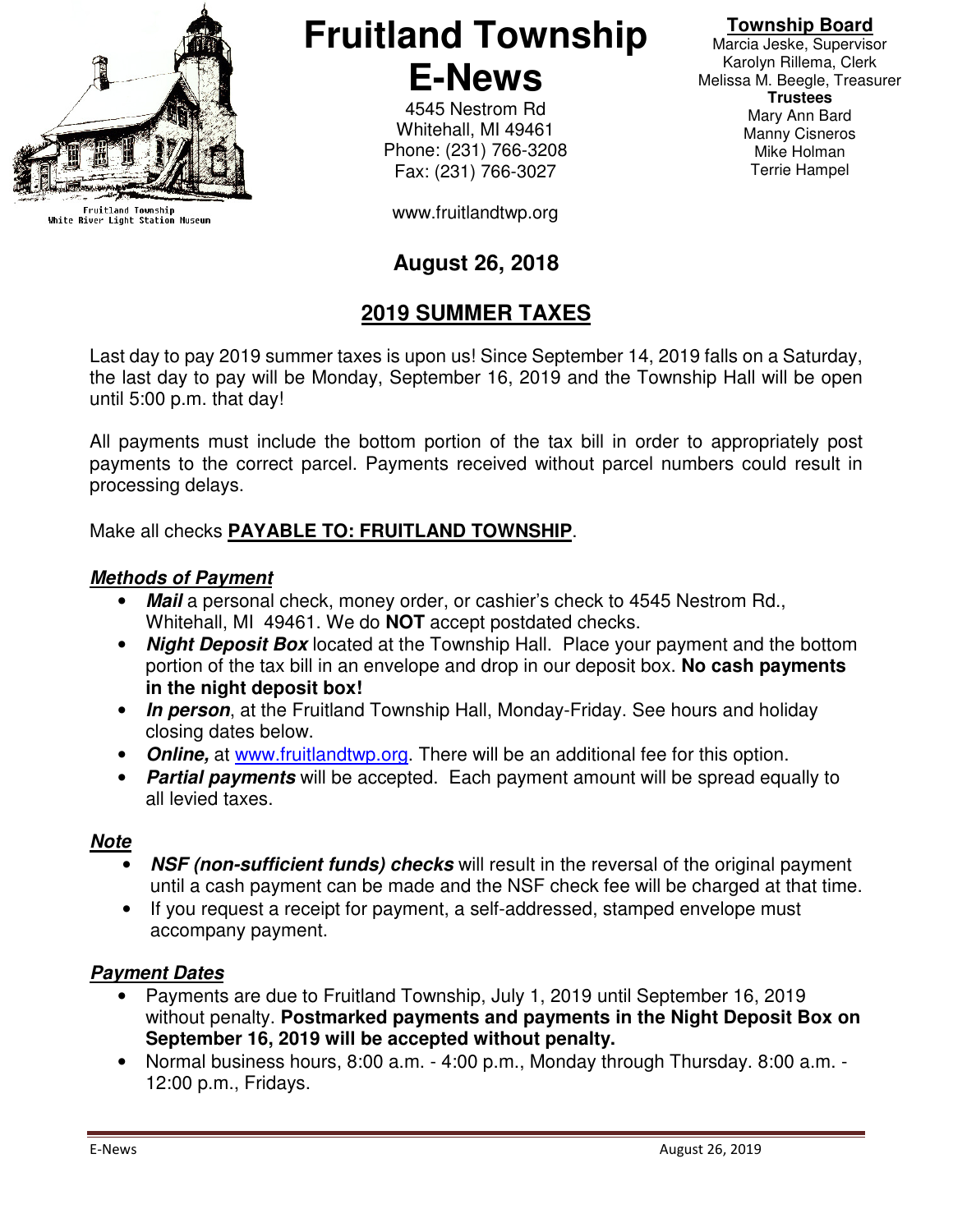- **Closed Holidays:** Independence Day (celebrated July 4, 2019) and Labor Day (celebrated September 2, 2019)
- **Payments made after September 16, 2019, will include a 1% penalty per month (as mandated by the State of Michigan) also an additional 3% if not paid by February 14, 2020**. Call (231) 766-3208 for calculation before mailing.

#### **Deferment of Summer Tax: Applications are available to qualifying individuals. All forms must be presented to Fruitland Township Treasurer NO LATER than September 16, 2019.**

Melissa M. Beegle**,** Treasurer

## **NESTROM PARK NEWS**

The Parks and Recreation Commission have added three Mutt Mitt dispensaries in Nestrom Road Park for your convenience. Please remember to have your dogs on a leash at all times and to pick up after them.